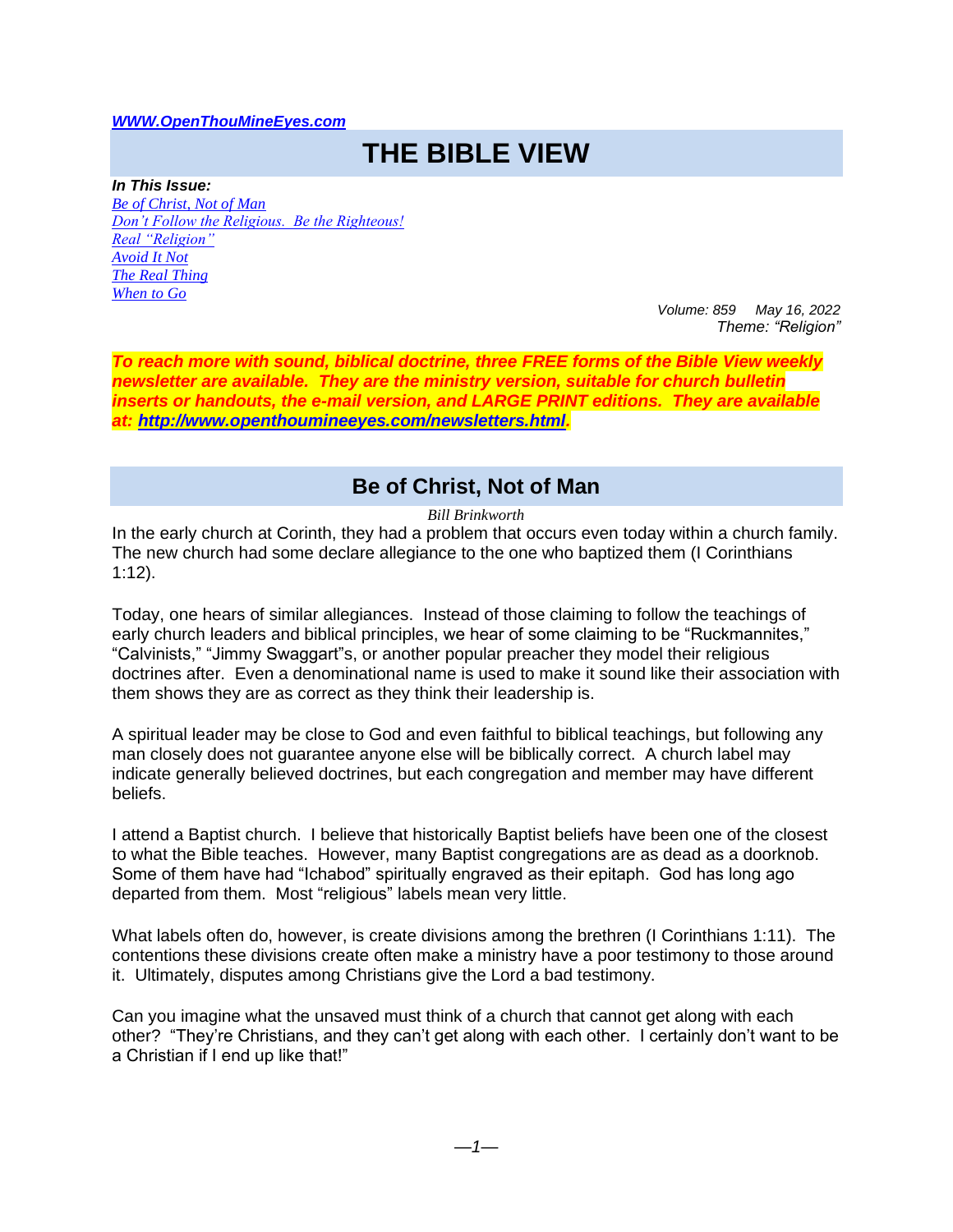Paul reminded those fighting among themselves that Christ was not divided. If we are born again, we are on the same side. Above all, our testimony that the world should see should be only one label. That label should be "Christian" — or "Christ-like."

**"Men will argue about their religion; write about it; fight for it; die for it; anything, but live for it.**"  $-C$ *. Colton* 

# **Don't Follow the Religious. Be the Righteous!**

#### *Bill Brinkworth*

<span id="page-1-0"></span>Pharisees were a powerful, controlling Jewish group that boasted about and led "spiritual" activities in Jesus' time. They were known for their separation from the scripturally "unclean" practices of the worldly Gentiles. Their understanding came from the intellectual scribes that had much to do with explaining and preserving the Scriptures. At the time, if anyone were considered to be "godly" people, certainly it would have been the Pharisees.

However, Jesus had much to say against that sect. They were some of the "religious" people that opposed Jesus and tried to stop His preaching. That group taught contrary to what the Word of God taught. It was the Pharisees that led people in the wrong direction about spiritual matters.

John 8 tells much of what Jesus knew about this religious, but unrighteous, group including:

- Their judgments and discernments of what they saw and heard were often determined by their weak flesh and not by God's influence (John 8:15).
- They did not know God (John 8:19). Although this group was known for their wisdom of the Scriptures, Jesus knew that they were not of God. They did not even know the true God, and He was not their Father (John 8:44).
- Their garb and practices led people to believe they were religious, but Jesus knew that they were not of God, but of the devil (John 8:23, 44).
- Their man-made "religion" would not save them. Unless they believed and trusted in Jesus alone, they would die and face judgment for their sins (John 8:24).
- They did not realize that they were held captive by their sins. They were not spiritually free (John 8:31-37).
- The truth of God did not direct their lives (John 8:37). They were not obedient to the Word of God they had claimed to follow (John 8:37-39).

Today, the Pharisees may not control us, but we still have "religious" among us that are not righteous. Even if they are faithful in going to church, doing "spiritual" things, or even talk the "Christian talk," they may be as spiritually dead as were the Pharisees.

The Bible reveals that the errors of today's unrighteous "religious" are much the same as the Pharisees that Jesus rebuked. "Religion" does not save or change anyone! Only a personal relationship with Jesus Christ and trusting and obeying God's Word will change a person from the inside out!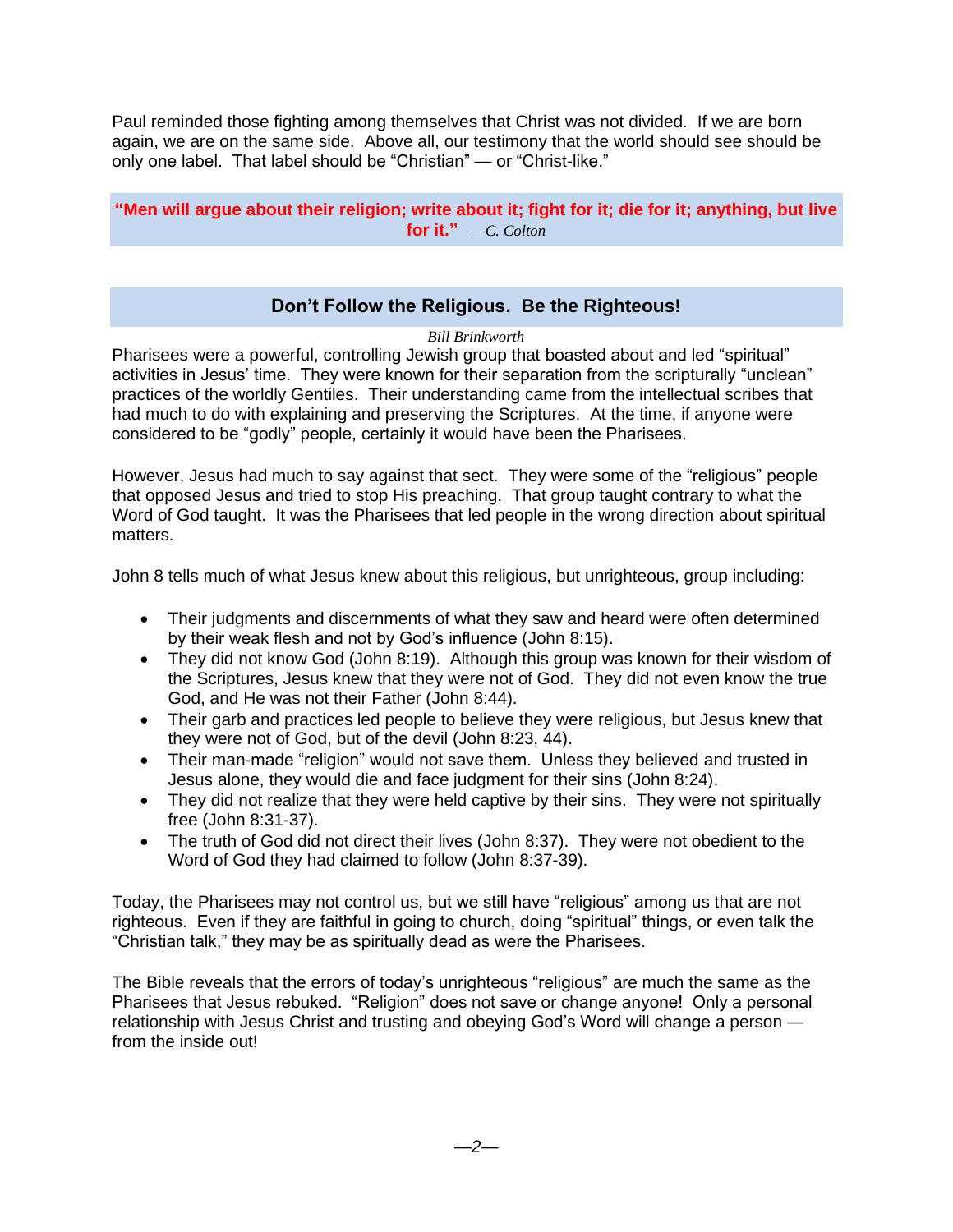## **"The chief danger that confronts the coming century will be religion without the Holy Ghost, Christianity without Christ, forgiveness without repentance, salvation without regeneration, politics without God, Heaven without Hell."**

*— General William Booth, Founder of the Salvation Army*

#### **Real "Religion"**

*J. Newton*

<span id="page-2-0"></span>The "religion" of some people is forced, something they feel obligated to do, not necessarily wanting to do. Those people are like those that cause themselves to take a cold shower. They take it not for pleasure but for necessity and health. Reluctantly, they go into the frigid waters and are glad when they get out.

Real "religion" to a true believer is like water to a fish. It is his element. He lives in it, and he could not be happy without it.

**"Real 'religion' is a personal relationship with the resurrected Redeemer, not man-made, ritualistic routines under the guise of pleasing God."** *— Author Unknown*

## **Avoid It Not**

#### *John Bate*

<span id="page-2-1"></span>Man does not refuse to cross the ocean because of its storms, travel by air because of accidents, or fight on the battlefield because of weaponry and deaths. Nor does he fail to study science and philosophy because of their mysteries. Likewise, man should not refuse to learn and practice God-ordered Christianity because of the various difficulties connected with it and by obeying His commandments.

*"He must increase, but I must decrease." John 3:30*

#### **The Real Thing**

*John Bate*

- <span id="page-2-2"></span>• One real dollar bill is worth a thousand counterfeits, however dim, wrinkled, and worn the genuine is.
- One good, fruitful tree in an orchard is far more valuable than scores of trees, which may have beauty, but no fruit.
- One genuine Christian, to God and the world, is worth a thousand hypocrites.
- One acceptable prayer to God does more than the million that He rejects, even if the righteous' prayer is simple, broken, and unpolished.

*"I don't like to use the label 'religious', as it usually brings up connotations of something man-made, not necessarily God-ordained. I prefer the term "biblical." — Bill Brinkworth*